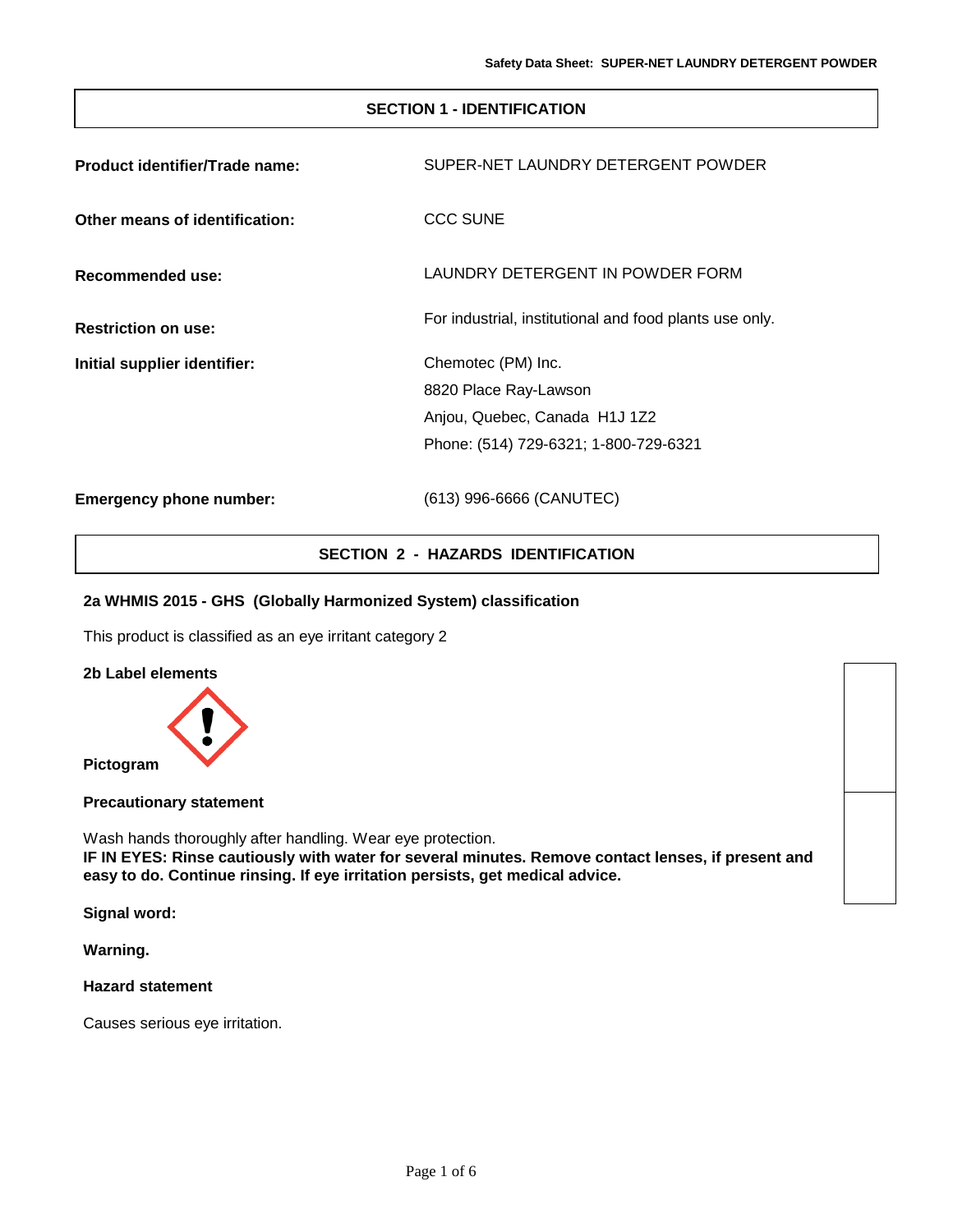.

## **SECTION 3 - COMPOSITION / INFORMATION ON INGREDIENTS**

| <b>Ingredients</b>                                        | CAS#       | % (weight)  | <b>GHS CLASSIFICATION</b>                                 |
|-----------------------------------------------------------|------------|-------------|-----------------------------------------------------------|
| Ethoxylated alcohol                                       | 68991-48-0 | $0.1 - 1.0$ | Eye irritation, category 2                                |
| Sodium carbonate or Soda<br>ash                           | 497-19-8   | $3 - 7$     | Eye irritation, category 2                                |
| Sodium metasilicate                                       | 6834-92-0  | $1 - 2.5$   | Eye irritation, category 2;<br>Skin irritation category 2 |
|                                                           |            |             | Specific target organ toxicity (single exposure)          |
| The actual concentrations are withheld as a trade secret. |            |             | category 3                                                |

## **SECTION 4 - FIRST AID MEASURES**

#### **4a Description of first aid measures**

#### **Eye contact:**

Immediately rinse with plenty of water for several minutes, keeping eyelids open. If irritation persists seek medical attention.

#### **Skin contact:**

Rinse with water. If irritation develops, consult medical personnel.

**Inhalation:**

Bring person to fresh air.

#### **Ingestion:**

Rinse mouth. Call a doctor if you feel unwell. Never give anything by mouth if the person is unconscious **4b Most important symptoms and effects**

*Eye:* May cause irritation, redness, tears, burning sensation. **Skin:** May cause irritation. *Inhalation:* May cause irritation to respiratory tract. *Ingestion:* May cause slight irritation, headache, abdominal pain, diarrhoea, nausea and vomiting.

### **4c Immediate medical attention and special treatment needed**

No special treatment

## **SECTION 5 - FIRE FIGHTING MEASURES**

### **5a Extinguishing media**

Suitable extinguishing media: Water (if possible avoid powerful sprays), foam, dry chemicals, carbon dioxide. Product itself is not flammable. Unsuitable extinguishing media: None known.

### **Specific hazards for product**

Hazardous combustion products: Oxides of carbon and other irritating gases.

## **Special protective equipment and precautions for firefighters**

Special fire-fighting procedures/equipment:

During a fire, irritating smoke and fumes may be generated. A self-contained breathing apparatus is required for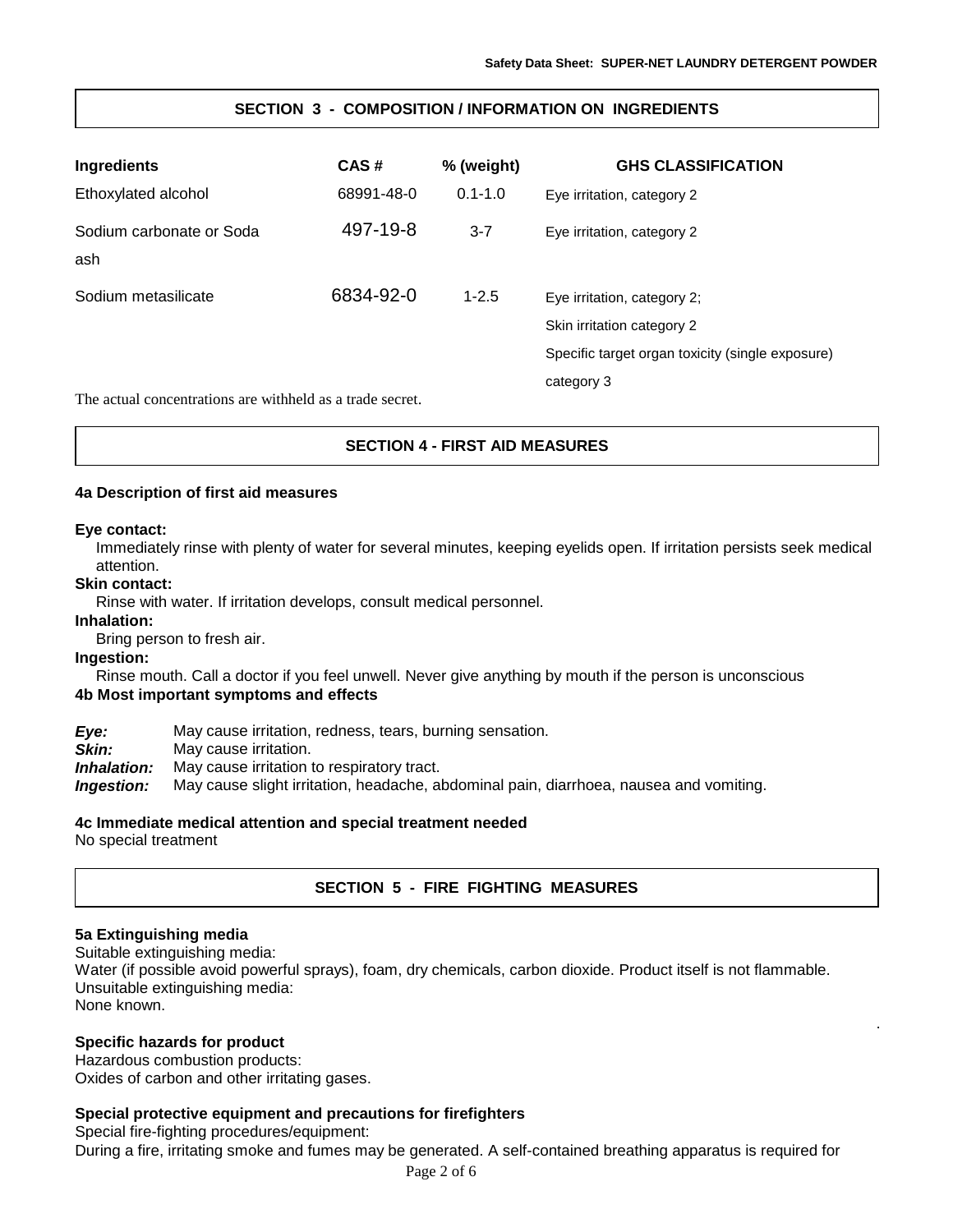fire-fighting personnel to protect themselves from irritating products produced during the combustion. Move containers from fire area if it can be done without risk. A stream of water directed into the product generates a lot of foam.

## **SECTION 6 - ACCIDENTAL RELEASE MEASURES**

## **6a Personal precautions, protective equipment and emergency procedures**

Personal protection:

Wear gloves and safety glasses. Use adequate aeration and ventilation. Floor will be slippery in case of a spill. Use

appropriate personal protection equipment (see section 8)

#### **6b Methods and materials for containment and cleaning:**

Pick up product and put back in containers or into drums for disposal. Resume cleaning by rinsing with water. Caution: floors will be slippery.

### **6c Environmental precautions:**

Product is biodegradable and is phosphate-free.

## **SECTION 7 - HANDLING AND STORAGE**

### **7a Precautions for Safe handling:**

Avoid contact with eyes and prolonged contact with skin. Avoid breathing dust.

### **7b Condition for safe storage:**

Store in a sealed container in a well-ventilated place. Do not store with food products.

### **7c Special packaging materials:** none.

Avoid contact with strong acids.

## **SECTION 8 - EXPOSURE CONTROLS AND PERSONAL PROTECTION**

#### **8a Control parameters**

|                     | <b>Ontario Time-weighted Average</b> | <b>Ontario Short-Term Exposure</b> | <b>Notations</b> |
|---------------------|--------------------------------------|------------------------------------|------------------|
|                     | Limit (TWA)                          | Limit (STEL)                       |                  |
| Ethoxylated alcohol | None established                     | None established                   |                  |
| Sodium carbonate    | None established                     | None established                   |                  |
| Sodium metasilicate | None established                     | None established                   |                  |

### **8b Engineering controls:**

Not required under normal applications.

## **8c Individual protection measures**

Respiratory Protection:

Not required under normal applications. If dust is generated during use, wear mask for dusts.

Skin protection and other protective equipment:

Waterproof boots for large spills. Rubber gloves in case of possible contact.

#### Eye / face protection:

Not required under normal applications. Safety glasses in case of possible contact.

#### General hygiene considerations:

**KEEP OUT OF REACH OF CHILDREN.** Avoid contact with eyes and skin. Never eat, drink, or smoke in work areas. Good hygiene is recommended after use of this product.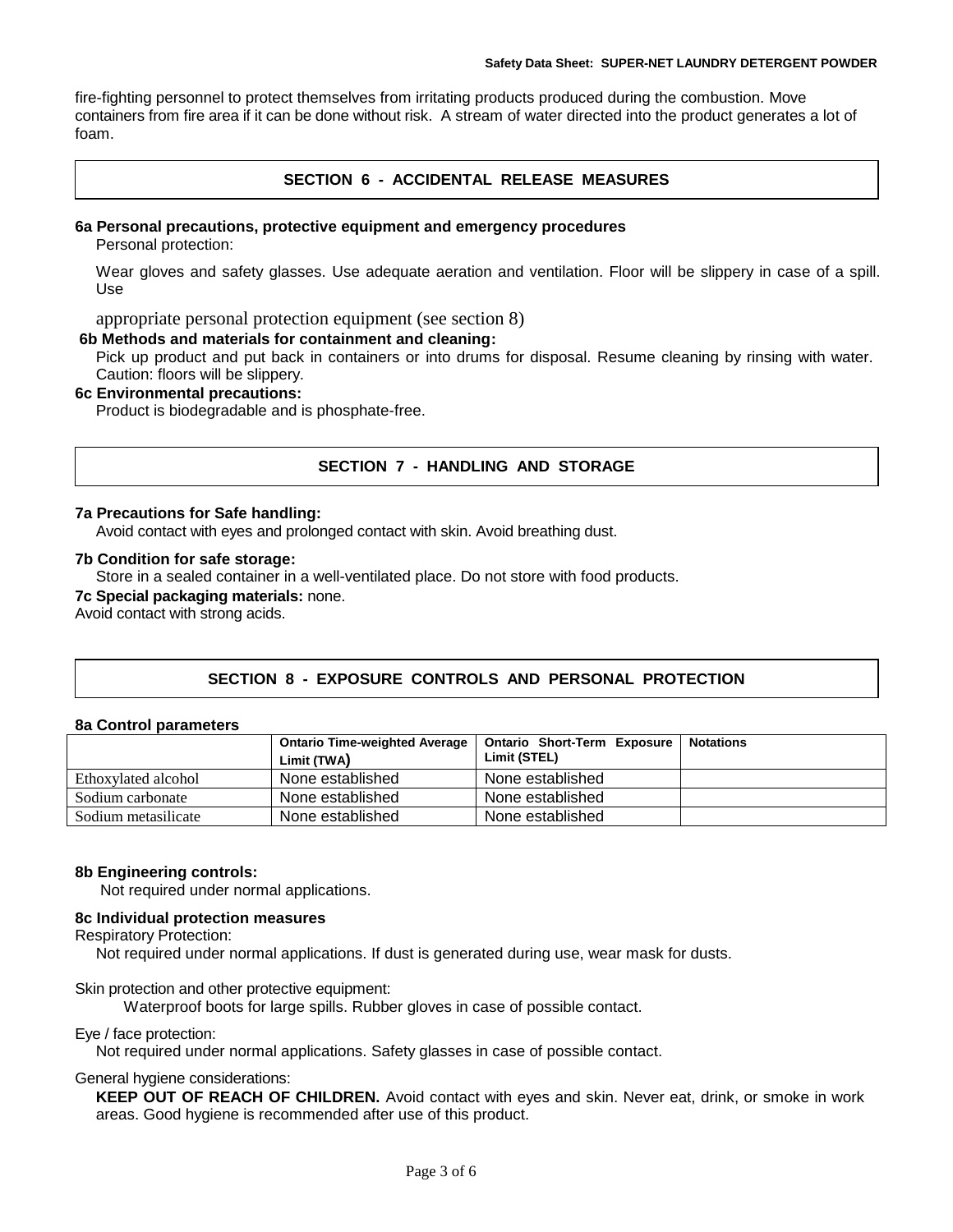## **SECTION 9 - PHYSICAL AND CHEMICAL PROPERTIES**

| Appearance and odour:                                     | White powder with lemon scent |
|-----------------------------------------------------------|-------------------------------|
| <b>Odour threshold:</b>                                   | N/Av                          |
| pH :                                                      | Approximately 12 at 30 g/L    |
| <b>Melting point and freezing point:</b>                  | Not available                 |
| <b>Boiling point:</b>                                     | Not applicable                |
| <b>Flash point:</b>                                       | None                          |
| Evaporation rate (n-BuAc =1):                             | Not applicable                |
| Lower flammable limit (% by volume):                      | Not applicable                |
| Upper flammable limit (% by volume):                      | Not applicable                |
| <b>Explosion data - Sensitivity to mechanical impact:</b> | Not sensitive                 |
| <b>Explosion data - Sensitivity to static discharge:</b>  | Not sensitive                 |
| Vapour pressure (mm Hg)                                   | Not applicable                |
| Vapour density:                                           | Not applicable                |
| Specific gravity or density (water = 1 at $4^{\circ}$ C): | Not applicable                |
| <b>Solubility in water:</b>                               | High solubility               |
| Partition coefficient – n-octanol/water:                  | Not available                 |
| <b>Auto-ignition temperature:</b>                         | Not available                 |
| <b>Decomposition temperature</b>                          | Not available                 |
| <b>Viscosity:</b>                                         | Not applicable                |

### **SECTION 10 - STABILITY AND REACTIVITY**

#### **10a Reactivity:**

Not applicable when used as directed.

### **10b Chemical stability :**

Stable at room temperature, in normal handling and storage conditions.

**10c Possibility of hazardous reactions:**

May react with strong acids.

# **10d Conditions to avoid:**

Avoid contact with strong acids.

### **10e Incompatible materials**

Strong acids

## **10f Hazardous decomposition product***s***:**

With strong acids: heat, water vapor.

## **SECTION 11 - TOXICOLOGICAL INFORMATION**

### **Primary entry route(s):** Eye and ingestion.

*Eye:* May cause irritation, redness, tears, burning sensation.

May cause irritation.

**Inhalation:** Breathing dust may cause irritation of respiratory tract.

*Ingestion:* May cause slight irritation, headache, abdominal pain, diarrhoea, nausea and vomiting.

| <b>Carcinogenicity:</b>                                   | No ingredient listed by IARC as a possible<br>carcinogen. |
|-----------------------------------------------------------|-----------------------------------------------------------|
| Teratogenicity, mutagenicity, other reproductive effects: | Mutagenic tests have been negative for ingredients        |
| <b>Skin sensitization:</b>                                | Ingredients not sensitizing as per OECD 406               |
| <b>Respiratory tract sensitization:</b>                   | Not available                                             |
| <b>Synergistic materials:</b>                             | Not available                                             |
| Other important hazards:                                  | Not available                                             |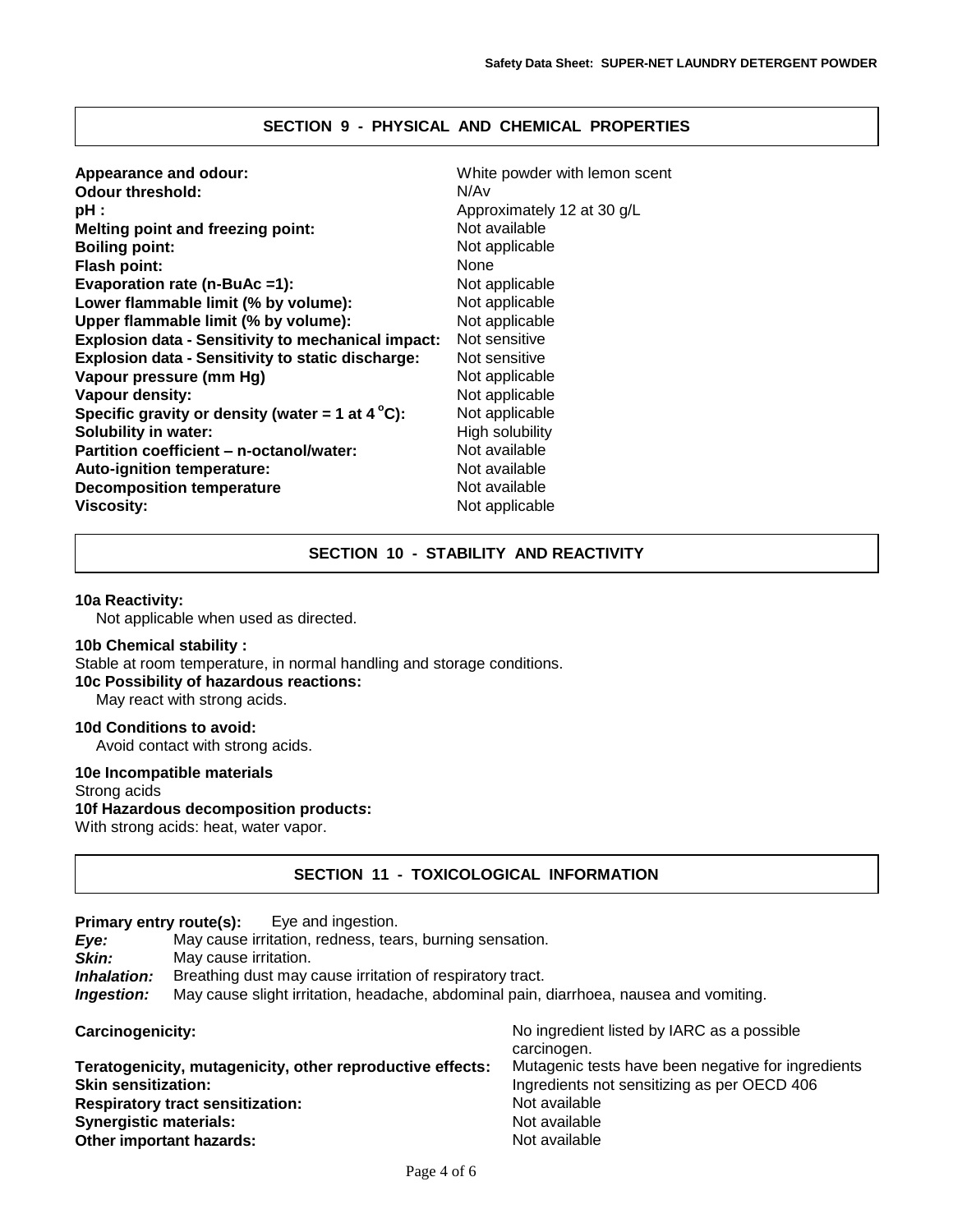**Toxicological data:** The calculated LD<sub>50</sub> for this product is greater than 10,000 mg/Kg, oral, rat; our products are not tested on animals.

| Ingredient          | $LD_{50}$ (route, species)                                  | $LC_{50}$ # hours (species) |
|---------------------|-------------------------------------------------------------|-----------------------------|
| Sodium carbonate    | 4,090 mg/kg (oral, rat)                                     | N/Av                        |
|                     | 2,210 mg/kg (dermal, lapin)                                 |                             |
| Ethoxylated alcohol | $>2,000$ mg/kg (oral, rat)<br>>2,000 mg/kg (dermal, rabbit) | N/Av<br>N/Av                |
| Sodium metasilicate | 1,153 mg/kg (oral, rat)                                     | N/Av                        |

## **For more details, refer to Section 3.**

## **SECTION 12 - ECOLOGICAL INFORMATION**

### **12a Ecotoxicity :**

| <b>TOXICITY (Fish)</b> | <b>Results</b>               | <b>Exposure time</b> | <b>Method</b> |
|------------------------|------------------------------|----------------------|---------------|
| Ethoxylated alcohol    | 70.1 mg/kg                   | 48H                  | Not available |
| Sodium carbonate       | Trout and salmon: 68-80 mg/L | 96H                  | Not available |
| Sodium metasilicate    | Leuciscus idus: >146 mg/L    | 48H                  | Not available |

| <b>TOXICITY</b> (Daphnia) | <b>Results</b> | <b>Exposure time</b> | Method        |
|---------------------------|----------------|----------------------|---------------|
| Ethoxylated alcohol       | 5.3 mg/L       | 48H                  | Not available |
| Sodium carbonate          | $>146$ ma/L    | 24H                  | OCDE 202      |
| Sodium metasilicate       | $>300$ mg/L    | 48H                  | Not available |

| <b>TOXICITY</b> (Algea) | <b>Results</b>                           | <b>Exposure time</b> | <b>Method</b> |
|-------------------------|------------------------------------------|----------------------|---------------|
| Ethoxylated alcohol     | NOT AVAILABLE                            |                      |               |
| Sodium carbonate        | Selenastrum EC50 230 mg/L                | 96H                  | Not available |
| Sodium metasilicate     | Desmodesmus subspicatus<br>EC50 207 mg/l | 72H                  | Not available |

| 12b Persistence and degradability: | Product is expected to be readily biodegradable as per OECD 301. |
|------------------------------------|------------------------------------------------------------------|
| 12c Bioaccumulation potential:     | Not available                                                    |
| 12d Mobility in soil:              | There is no test data on this product.                           |
| 12e Other adverse effect           | No applicable information found                                  |
|                                    |                                                                  |

### **SECTION 13 - DISPOSAL CONSIDERATIONS**

Eliminate according to federal, provincial and local regulations.

## **SECTION 14 - TRANSPORTATION INFORMATION**

### **Transportation of Dangerous Goods (TDG) in Canada :** Not regulated UN number Not applicable Proper shipping name: Not applicable